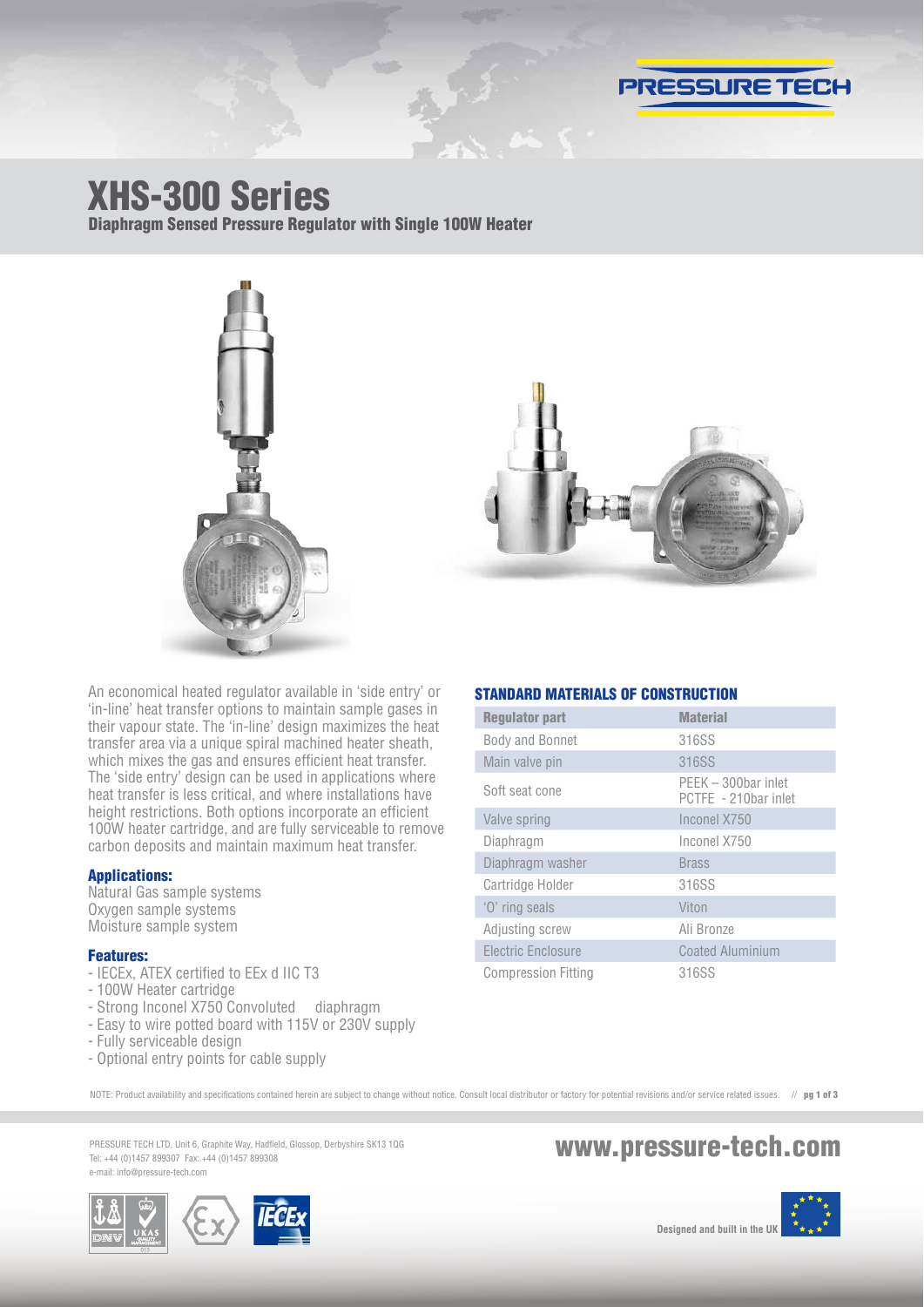

## XHS-300 Series

Diaphragm Sensed Pressure Regulator with Single 100W Heater



ORDERING INFORMATION:

### SPECIFICATION :

| Max rated inlet pressure 300bar (4350psi) with PEEK seat |  |
|----------------------------------------------------------|--|
|                                                          |  |
| Design Proof pressure  150% max WP                       |  |
| Leakage Bubble tight at max WP (tested on Nitrogen)      |  |
|                                                          |  |



#### $XHS300 - IL - SS - 10 - K - 1 - B - N$ Basic Model XHS300 Porting configuration Refer to office Configuration IL - In-Line SE Side **Orientation** Refer to page 3 Voltage supply  $1 - 115V$ 2 – 230V Seat K- PCTEE (max 210 BAR inlet) P- PEEK (max 300 BAR inlet) Body material SS – 316SS Outlet ranges (Examples\*)  $02 - 0 - 2$ bar  $04 - 0 - 4$ bar  $08 - 0 - 8$ bar  $10 - 0 - 10$ bar  $20 - 0 - 20$ bar  $35 - 0 - 35$ bar

Panel Mounting Ring: PT-C-024

NOTE: Product availability and specifications contained herein are subject to change without notice. Consult local distributor or factory for potential revisions and/or service related issues. // pg 2 of 3

PRESSURE TECH LTD, Unit 6, Graphite Way, Hadfield, Glossop, Derbyshire SK13 1QG e-mail: info@pressure-tech.com

## PRESSURE TECH LTD, Unit 6, Graphite Way, Hadfield, Glossop, Derbyshire SK13 1QG<br>Tel: +44 (0)1457 899307 Fax: +44 (0)1457 899308